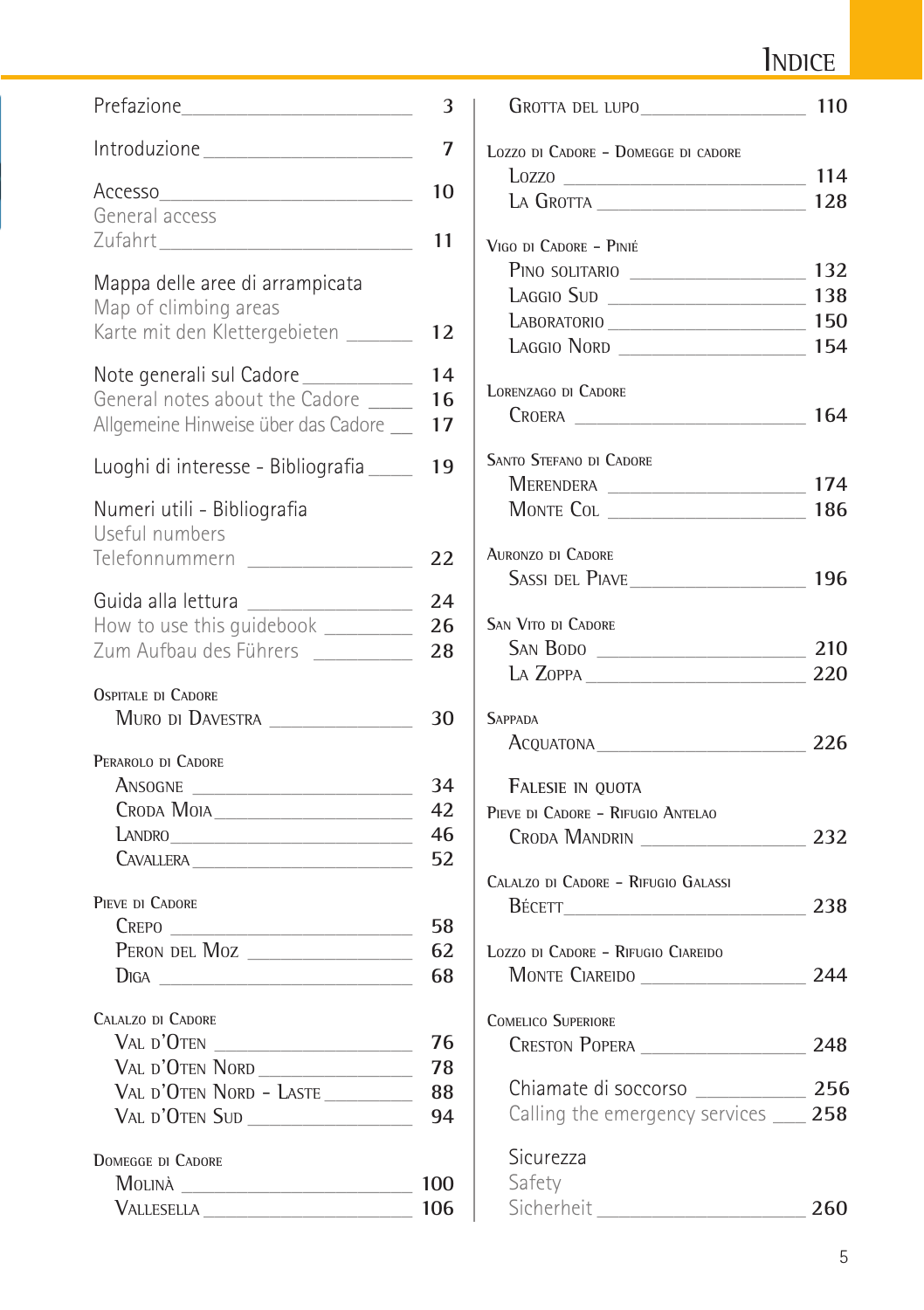# **VIGO DI CADORE - PINIÉ LAGGIO NORD**

## $\blacksquare$

#### **Accesso**

Dal Pino Solitario dirigersi lungo la strada sterrata e prendere la strada in pendenza di fronte ai parcheggi, fino alla fine poi, per il sentiero dei Mede per un altro quarto d'ora. Si raggiunge poi la base dell'evidente parete posta sulla destra salendo (sinistra orografica) e caratterizzata da uno splendido specchio di calcare grigio.

#### ៖ **Approach**

From Pino Solitario, head along the dirt road and take the sloping road opposite the parking until its end, then follow the Mede path for another quarter of an hour. Reach the base of an obvious wall on the right (orographic left), characterised by a splendid mirror of grey limestone.

#### **Anfahrt und Zustieg**

Vom Pino Solitario fährt man entlang der Schotterstraße, bis man in die absteigende Straße gegenüber den Parkplätzen einbiegt. Am Ende der Straße auf dem Mede-Weg eine Viertelstunde weitergehen. Man erreicht schließlich rechts den Wandfuß aus grauem Kalk.





B - SETTORE SINISTRO A - SETTORE DESTRO





**NOTE** *Arrampicabile con leggera pioggia. Si asciuga velocemente.*

**NOTE** *Climbable in light rain. Dries quickly.* 

**ANMERKUNG** *Man kann bei leichtem Regen klettern. Die Wand trocknet schnell.*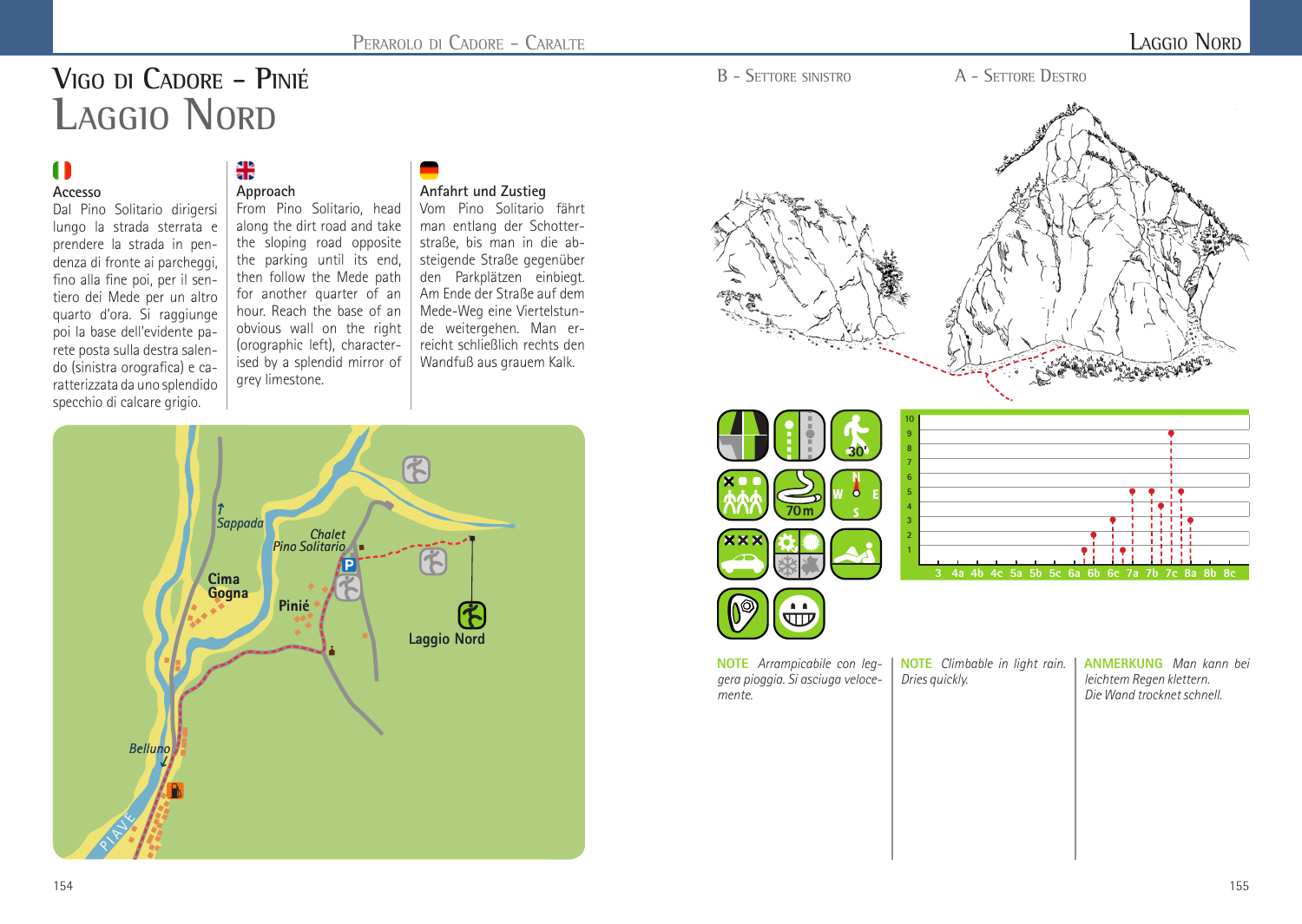| <b>LAGGIO NORD</b> |  |
|--------------------|--|
|                    |  |

| 1              | Rambo Rolando<br>Strapiombo - Overhang - Überhang                                                      | 8а       | 25 <sub>m</sub> |  |
|----------------|--------------------------------------------------------------------------------------------------------|----------|-----------------|--|
| 2              | Transiberiana<br>Strapiombo - Overhang - Überhang                                                      | 7c       | 25 <sub>m</sub> |  |
| 3              | Sika<br>Strapiombo e boulder - Overhang and bouldery - Überhang und Boulder                            | 7b+      | 22 <sub>m</sub> |  |
| $\overline{4}$ | Senza nome<br>Leggero strapiombo - Slight overhang - Leicht überhängend                                | 7c       | 28 m            |  |
| 5              | Senza nome<br>Muro verticale - Vertical wall - Senkrechte Wand                                         | 7a       | 35 m            |  |
| 6              | Polenta e osei<br>Muro verticale - Vertical wall - Senkrechte Wand                                     | 7a       | 26 m            |  |
| 7              | Tojo l'avvoltojo<br>Strapiombo - Overhang - Überhang                                                   | 7a       | 26 <sub>m</sub> |  |
| 8              | Aurelia<br>Verticale bombato - Vertical bombato - Senkrechte Wölbung                                   | $7c+$    | 28 m            |  |
| 9              | Caffe shop<br>Muro verticale - Vertical wall - Senkrechte Wand                                         | 7h       | 27 <sub>m</sub> |  |
|                | 10 Silent sun<br>Muro verticale - Vertical wall - Senkrechte Wand                                      | 7c       | 28 <sub>m</sub> |  |
|                | 11 Calipso<br>Muro verticale - Vertical wall - Senkrechte Wand                                         | 8а       | 28 m            |  |
|                | 12 Frizzante<br>Muro verticale - Vertical wall - Senkrechte Wand                                       | $7c+$    | 28 m            |  |
|                | 13 Naturale var. frizzante<br>Muro verticale - Vertical wall - Senkrechte Wand                         | 7c       | 28 m            |  |
|                | 14 Amica pioggia<br>Muro verticale - Vertical wall - Senkrechte Wand                                   | 7b       | 28 m            |  |
|                | 15 Aidix<br>Diedro - Corner - Verschneidung                                                            | 6b       | 35 m            |  |
|                | 16 Rain dogs<br>Muro verticale e boulder - Vertical wall and bouldery -<br>Senkrechte Wand und Boulder | $7b/7b+$ | 26 <sub>m</sub> |  |